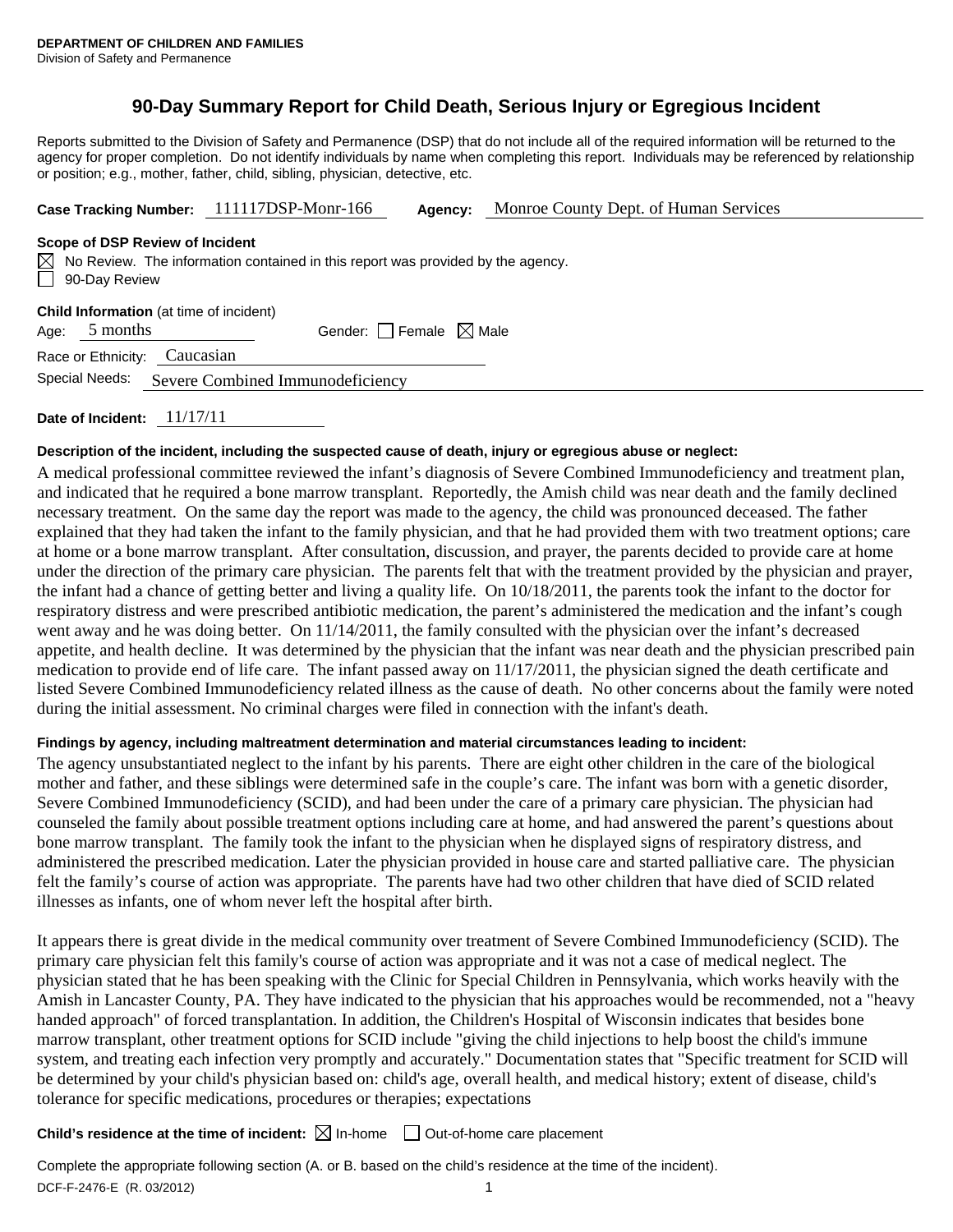# **DEPARTMENT OF CHILDREN AND FAMILIES**

Division of Safety and Permanence

## **A. Children residing at home at the time of the incident:**

**Description of the child's family (**includes household members, noncustodial parent and other children that have visitation with the child and/or in the child's family home**):** 

The infant resided with his biological parents and his eight siblings.

**Yes No Statement of Services:** Were services under ch. 48 or ch. 938 being provided to the child, any member of the child's family or alleged maltreater at the time of the incident, including any referrals received by the agency or reports being investigated at time of incident?

**If "Yes", briefly describe the type of services, date(s) of last contact between agency and recipient(s) of those services, and the person(s) receiving those services:** 

N/A

**Summary of all involvement in services as adults under ch. 48 or ch. 938 by child's parents or alleged maltreater in the previous five years:** (Does not include the current incident.) None

**Summary of actions taken by the agency under ch. 48, including any investigation of a report or referrals to services involving the child, any member of the child's family living in this household and the child's parents and alleged maltreater at the age of 18 years or older.** (Does not include the current incident.)

(Note: Screened out reports listed in this section may include only the date of the report, screening decision, and if a referral to services occurred at Access. Reports that do not constitute a reasonable belief of maltreatment or threatened harm may not be screened in for an initial assessment, and no further action is required by the agency.)

None

**Summary of any investigation involving the child, any member of the child's family and alleged maltreater conducted under ch. 48 or ch. 938 and any services provided to the child and child's family since the date of the incident:** 

The agency unsubstantiated neglect to the deceased infant. His siblings were determined safe in the care of the biological mother and father. The deceased infant had been diagnosed with a genetic condition and was under the care of a physician; his siblings do not share his medical diagnosis. The family was offered information regarding counseling; however they declined the information and stated that their community has been very supportive. The agency closed the case upon completion of the initial assessment.

## **B. Children residing in out-of-home (OHC) placement at time of incident:**

**Description of the OHC placement and basis for decision to place child there:** 

## **Description of all other persons residing in the OHC placement home:**

**Licensing history:** Including type of license, duration of license, summary of any violations by licensee or an employee of licensee that constitutes a substantial failure to protect and promote the welfare of the child.

## **Summary of any actions taken by agency in response to the incident:** (Check all that apply.)

| $\times$    | Screening of Access report                           | Attempted or successful reunification             |
|-------------|------------------------------------------------------|---------------------------------------------------|
|             | Protective plan implemented                          | Referral to services                              |
| $\boxtimes$ | Initial assessment conducted                         | Transportation assistance                         |
|             | Safety plan implemented                              | Collaboration with law enforcement                |
|             | Temporary physical custody of child                  | Collaboration with medical professionals          |
|             | Petitioned for court order / CHIPS (child in need of | Supervised visitation                             |
|             | protection or services                               | Case remains open for services                    |
|             | Placement into foster home                           | Case closed by agency                             |
|             | <b>Placement with relatives</b>                      | Initiated efforts to address or enhance community |
|             | Ongoing Services case management                     | collaboration on CA/N cases                       |
|             |                                                      | Other (describe):                                 |
|             |                                                      |                                                   |

## **FOR DSP COMPLETION ONLY:**